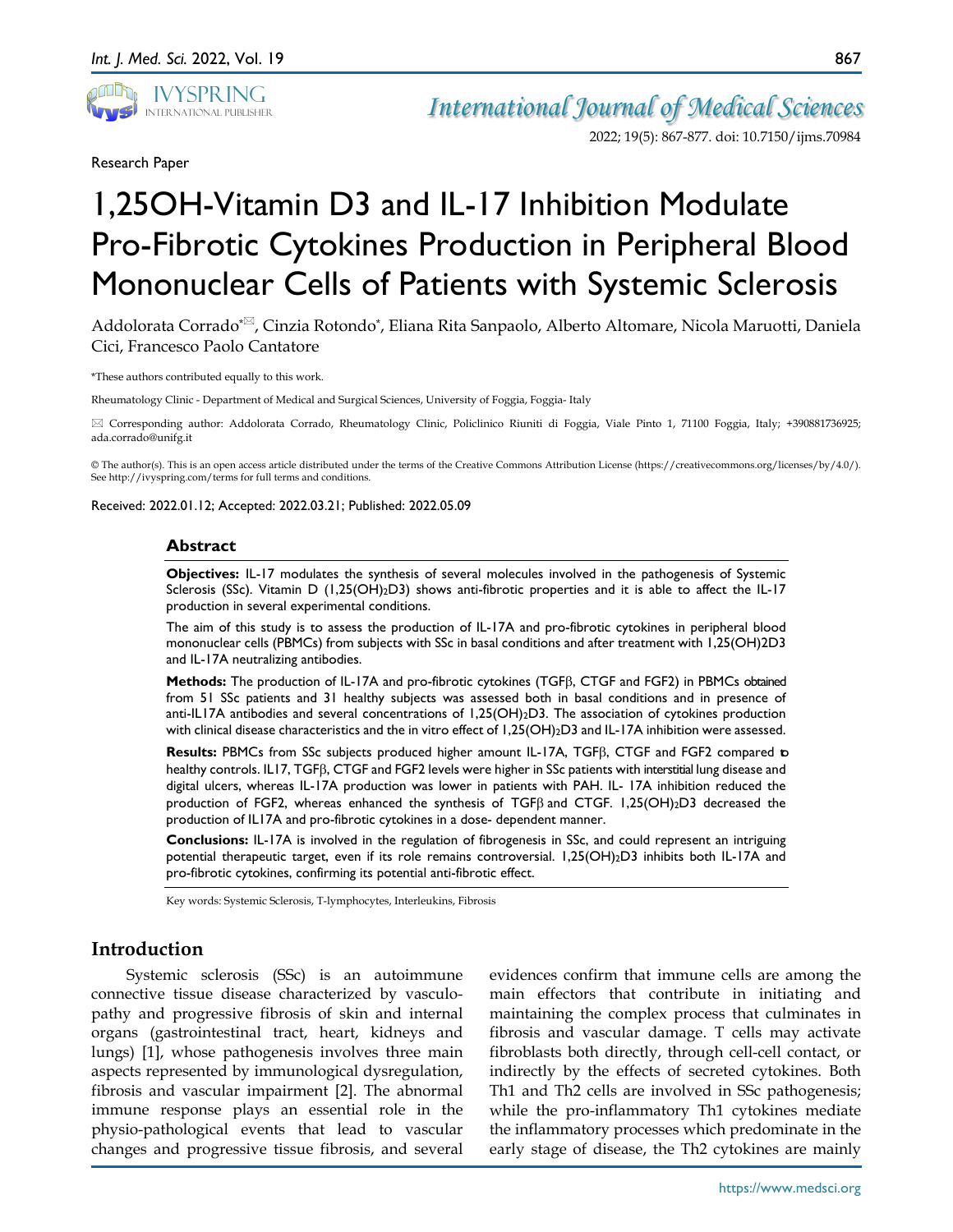involved in the fibrotic processes, by stimulating the production of pro-fibrotic factors [3]. Th17 cells are involved in the pathogenesis of several rheumatic autoimmune diseases, such as rheumatoid arthritis, systemic lupus erythematosus, Sjogren syndrome, psoriatic arthritis [4]; their role in the pathogenesis of SSc has recently emerged [5] as it has been reported that IL-17, which is the main cytokine secreted by Th17 cells, is overproduced by T cells from the peripheral blood and in fibrotic lesions of the skin and lungs in SSc patients and it is able to enhance the proliferation of fibroblasts *in vitro* [6]. IL-17 family includes several isoforms (IL-17A through IL17F), whose most studied member is IL-17A, but the data available about its role in SSc are controversial [7,8]. Beyond its direct pro-fibrotic effect, IL-17A is able to modulate the synthesis of several molecules that play a central role in the fibrotic processes, such as TGFβ , CTGF and MMP-1 [9-11]. In SSc an increased production of pro-inflammatory and pro- fibrotic cytokines is observed, particularly TGFβ, IL-1 and IL-6, which are also linked to Th17 differentiation; this leads to hypothesize that SSc pathogenesis may be related to a polarization of the immune response toward the Th17 pathway [12], and to suggest IL-17 as a possible therapeutic target. To date there are no effective disease-modifying drugs for SSc treatment; in the last years, among various emerging treatments, also the anti-inflammatory, anti-apoptotic, and anti-fibrotic effects of Vitamin D have gained considerable attention and it has been hypothesized that Vitamin D might have a modulating effect on pathogenic processes underlying SSc. Previous studies have shown that  $1,25(OH)_2V$ itaminD3  $(1,25(OH)_2D3)$  represses the expression of several cytokines, including IL-17 [13] produced by immune cells, confirming a potential immune-modulatory effect. The aim of this study was to explore the potential involvement of IL-17A in the pathogenesis of SSc by the analysis of the *in vitro* expression of IL-17A and pro-fibrotic cytokines in peripheral blood mononuclear cells (PBMCs) from subjects with SSc and the effects of IL-17A neutralizing antibodies. In addition, we also evaluated the effect of  $1,25(OH)_2D3$ on the expression of both IL- 17A and pro-fibrotic cytokines.

# **Patients and methods**

# **Patients**

51 SSc patients fulfilling the ACR/EULAR 2013 diagnostic criteria for SSc [14] were enrolled in the study. As control group, 31 healthy subjects, matched for age and sex, were selected.

In SSc patients, the modified Rodnan skin score (mRSS) [15], the presence/absence of Raynaud phenomenon, digital ulcers (DU), telangiectasia and calcinosis were evaluated, as well as the presence of extra-pulmonary clinical manifestations (lung functional tests with CO diffusing capacity measurement, chest x-ray, pulmonary high resolution computed tomography, electrocardiogram, echocardiogram). The diagnosis of pulmonary arterial hypertension (PAH) was performed by right heart catheterization (RHC) and defined as mean pulmonary arterial pressure >20 mm Hg with pulmonary artery wedge pressure (PAWP) of ≤15mmHg and increased pulmonary vascular resistance (PVR)  $\geq$  3WU. Laboratory tests were performed to detect anti- nuclear antibodies (ANA), anti-centromeric antibodies (ACAs) and anti-Extractable Nuclear Antigens (anti-ENA), including anti-Topoisomerase I (anti Scl-70) autoantibodies, C3 and C4 complement fractions, full blood count and renal function [1,2]. To avoid any interference of immunosuppressive drugs on leukocytes metabolism, patients who had taken any immunosuppressive therapy for 6 months before blood samples collection were excluded from the study. All recruited subjects stopped Vitamin D supplementation 4 months before blood samples collection.

Appropriate informed consent was obtained from each patient and the study was approved by the Institutional Ethics Committee.

# **PBMCs isolation**

PBMCs, consisting of lymphocytes and monocytes, were separated from erythrocytes by density centrifugation on a Lymphosep™ (Biowest, Riverside, CA, USA) gradient. After washing, human mononuclear cells were counted and seeded in multiwell plates in the appropriate culture medium, consisting of DMEM high glucose (Corning, Corning, NY, USA) supplemented with antibiotics and fungizone (Gibco-ThermoFisher Scientific, Waltham, MA, USA) and with 2% foetal calf serum and incubated at 37°C in a water-saturated atmosphere with 5% CO2. After three hours, cells were resuspended in culture media and transferred in a 48-well plated  $(1\times10^6 \text{ cells/well})$  and incubated at  $37^{\circ}$ C in a water-saturated atmosphere with 5% CO<sub>2</sub>, in presence or absence of  $1,25(OH)_2D3$  (R&D Systems) at various concentrations ( $10^{-9}$  M,  $10^{-8}$  M,  $10^{-7}$ M) and anti-IL-17A antibodies Secukinumab – (Novartis, Basel, Switzerland) 0,3 µM as previously described [16]. Cells were stimulated with anti- ImmunoCult<sup>TM</sup> Human CD3/CD28 T Cell Activator (Stemcell, Vancouver, BC, Canada), as previously described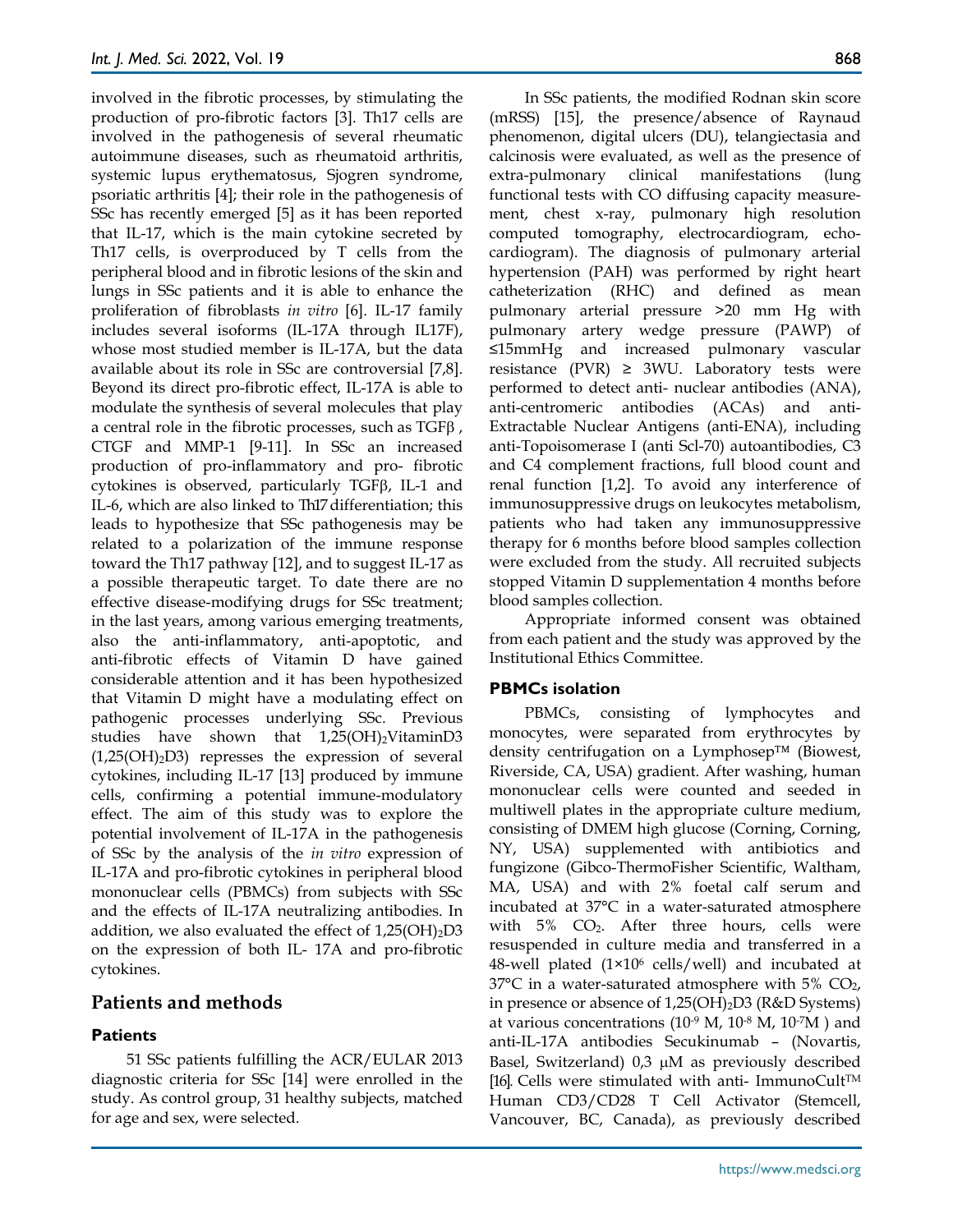[17,18]. After 48 hours the culture supernatants were collected and stored at -20°C for subsequent measurement of IL-17A, TGFβ, FGF-2, CTGF by specific enzyme-linked immunosorbent assay; PBMCs mRNA was extracted and stored at -80°C for real-time PCR analysis as described below.

### **Cytokines quantification**

To evaluate the release of specific growth factors and cytokines in the cell culture supernatants, the levels of TGFβ, FGF2, CTGF and IL-17A were measured using an enzyme-linked immunosorbent assay kit (TGFβ, FGF2, CTGF Human ELISA Kit, Invitrogen- ThermoFisher Scientific, Waltham, MA, USA and IL-17A Human ELISA Kit, Sigma-Aldrich, St. Louis, MO, USA) both in basal conditions and in presence of anti-IL-17A antibodies and various concentrations of  $1,25(OH)_2D3$ . Cell-cultures supernatant samples and standards were added to the plates pre-coated with the specific antibodies and incubated according to the manufacturer's instructions. The no-bound proteins were removed and a biotinylated antibody was added. In the second step, the plates were washed and streptavidin-horseradish peroxidase (HRP) was added and incubated. The last washing was performed and 3,3',5,5'-tetramethylbenzidine (TMB) was added as substrate of HRP. Subsequently stop solution was added and absorbance was measured at 450 nm using a microplate ELISA reader.

Each sample was tested in duplicate and results were expressed as pg/ml.

#### **RNA isolation and real-time PCR analysis**

Total RNA was collected in a Lysing Reagent and extracted using a Total RNA Purification Kit (Norgen Biotek Corp. Thorold, ON, Canada), following the manufacturer's protocol for cultured cells. RNA concentration and purity were measured by the 260 and 280 nm absorbance ratio. To generate cDNA template, 1 μg of total RNA was reverse transcribed with a SuperScript IV VILO Master Mix (Invitrogen-ThermoFisher Scientific, Waltham, MA, USA), performed on a Mastercycler Epgradient thermocycler. Real-time PCR (qPCR) was carried out with Applied Biosystems 7300 Real-Time PCR System. Real-time reactions were prepared with TaqMan fast Advanced Master Mix (Applied Biosystem-ThermoFisher Scientific, Waltham, MA, USA) and the expression of FGF2, CTGF, TGF $\beta$  and IL-17A (using primers Hs00266645\_m1, Hs00174872\_ m1, Hs00998133\_m1 and Hs00174383\_m1 respectively; Applied Biosystem-ThermoFisher Scientific, Waltham, MA, USA) was normalized to housekeeping gene GAPDH (Hs02786624\_g1, Applied Biosystem-ThermoFisher Scientific, Waltham, MA, USA). The relative mRNA expression levels were calculated using the comparative method Ct (cycle-threshold fluorescence values). Results were expressed as relative mRNA expression (fold change) over reference sample (healthy untreated cells).

#### **Statistical analysis**

Results were expressed as mean ± SD. The normal distribution was assessed using the Shapiro-Wilk test. Comparisons between the different experimental conditions were assessed by repeatedmeasures analysis of variance (ANOVA) or Friedman's test as appropriate. Comparisons between healthy controls and SSc patients, and among SSc patient subgroups with different organ involvements, were evaluated by the Student's t-test or Mann– Whitney U-test as appropriate. Correlation between levels of different cytokines was assessed using the Pearson test. The associations between the different cytokines and clinical characteristics were evaluated by means linear regression analysis. Values of  $p<0.05$ were considered as significant.

### **Results**

#### **Clinical and demographic characteristics**

Healthy controls had a mean age of  $53,12 \pm 13,08$ years, range 24-76; 27 (87%) of them where women and 4 (13%) were men; SSc patients mean age was 57,64±11,75, range 24-76; 47 (92,1%) were women and 4 (7,9%) were men. The mean disease duration (from the first non-Raynaud symptom) at study time was 14,58±8,97 years.

Clinical and demographic characteristic of recruited subjects were illustrated in **Table 1.**

**Table 1.** Clinical and demographic characteristics of SSc patients

| Characteristics                                        | $SSc(n=51)$     | Healthy $(n=31)$ |
|--------------------------------------------------------|-----------------|------------------|
| Age (years) mean $\pm$ SD                              | 57.64±11.75     | 53.12±13.08      |
| Gender female n(%)                                     | 47 (92.15%)     | 27 (87%)         |
| Disease duration (years) mean ± SD                     | 14.58±8.97      | ٠                |
| ILD $n(\%)$                                            | 25 (49%)        |                  |
| PAH $n$ <sup>(%)</sup>                                 | 7(13.7%)        |                  |
| $DU n(\%)$                                             | 33 (64.7%)      |                  |
| Esopaheal dysfunction $n$ (%)                          | 36 (70.5%)      |                  |
| Gastrointestinal involvement                           | 24 (47%)        |                  |
| Arthritis $n(\%)$                                      | 16 (31.37%)     |                  |
| Rodnan skin score mean ± SD                            | 19.39±9.19      |                  |
| Positive ANA n(%)                                      | 44 (86.27)      |                  |
| Positive Anti Centromere n(%)                          | 19 (37.25%)     |                  |
| Positive Anti s Scl-70 n(%)                            | 27 (52.9%)      | ۰                |
| 25(OH) Vitamin D serum levels (ng/ml)<br>$mean \pm SD$ | $15.35 \pm 6.2$ | 18.08±5.03       |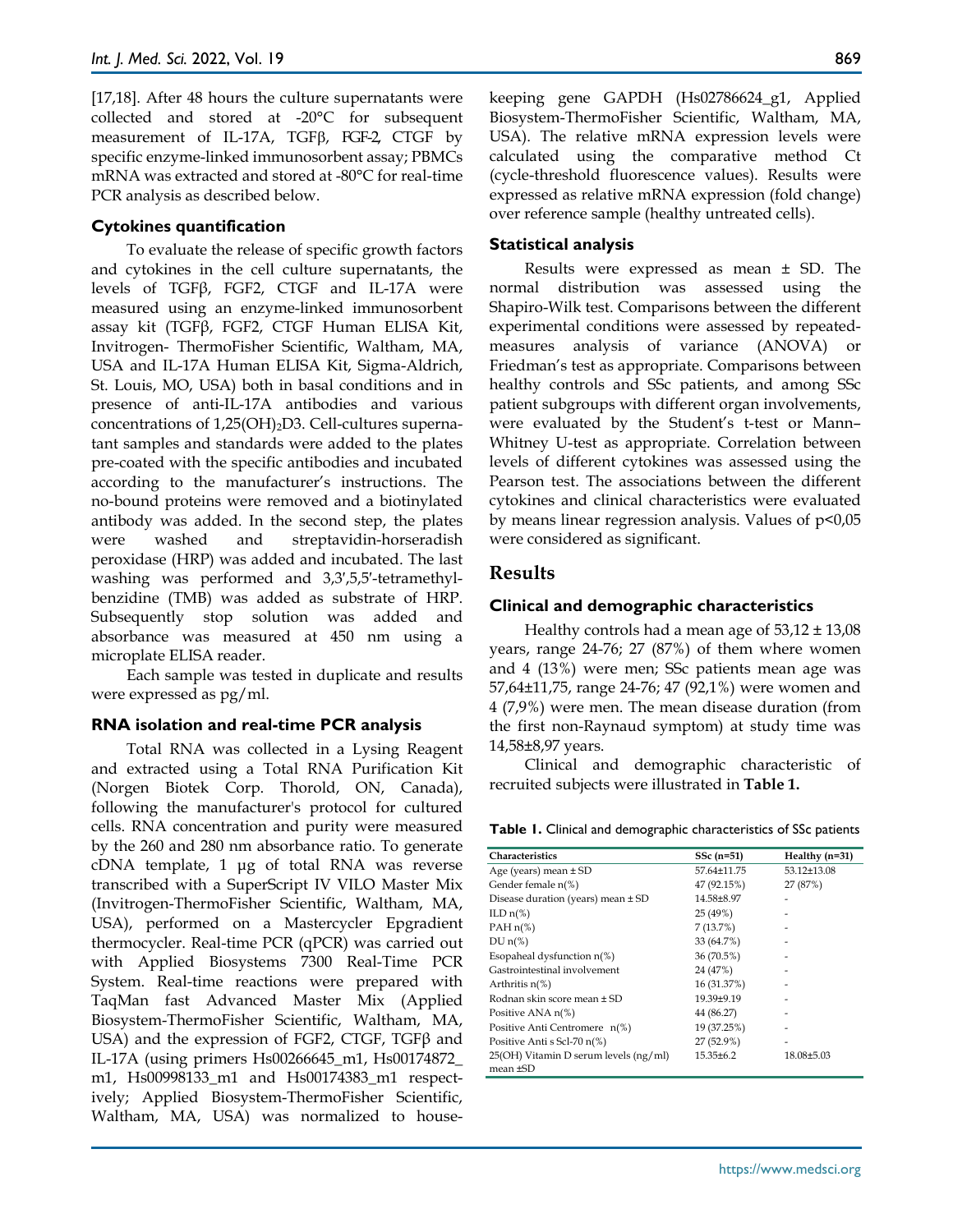# **IL17A, TGF**β**, FGF2 and CTGF synthesis and expression by PBMCs in healthy and SSc subjects**

The production of IL-17A, FGF2, TGFβ and CTGF was evaluated in anti-CD3/CD28 stimulated PBMCs from healthy donors and SSc patients. The synthesis of IL-17A by PBMCs derived from SSc patients was significantly higher compared to cells derived from healthy subjects (464.5±139.05 pg/ml vs 150±57.3 pg/ml). Compared to healthy subjects, SSc derived PBMCs also showed a greater production of FGF2 (15.77±5.18 pg/ml vs 8.9±1.5 pg/ml), TGFβ (784.1±239.6 pg/ml vs 663.7±84.9) and CTGF (105.2±14.1 pg/ml vs 80.1±11.4 pg/ml) (**Table 2**).

**Table 2.** Cytokine production by PBMCs from healthy donors and SSc subjects

| Cytokines                   | Healthy       | SSc              |         |
|-----------------------------|---------------|------------------|---------|
| IL-17A $(pg/ml \pm SD)$     | 150.8±57.3    | 464.5±139.05     | p<0.001 |
| FGF2 ( $pg/ml \pm SD$ )     | $8.9 + 1.5$   | 15.77±5.18       | p<0.01  |
| $TGF\beta$ (pg/ml $\pm$ SD) | 663.7±84.9    | 784.1±239,6      | p<0.01  |
| $CTGF (pg/ml \pm SD)$       | $80.1 + 11.4$ | $105.2 \pm 14.1$ | p<0.001 |

Similarly, SSc derived PBMCs showed a significant increase of mRNA expression of IL-17A and pro-fibrotic cytokines FGF2, TGFβ, CTGF compared to healthy subjects to 2.5-fold, 2.38-fold, 1.4 fold, 1.62-fold (p<0.01) relative mRNA, respectively. At baseline, IL-17A synthesis in PBMCs from SSc patients showed a significant positive correlation with the synthesis of FGF2 ( $r^2$  0.683,  $p$ <0.001), whereas no correlation with the synthesis of TFGβ and CTGF was observed (r2 -0,299, p=0,147 and r2 -0.151, p=0.433, respectively). In healthy subjects no correlation between IL-17A production and FGF2 (r<sup>2</sup> 0.028 p=0.88), TFGβ (r2 0.096, p=0.606) and CTGF (r2 0.349, p=0.06) was found.

In SSc patients, after IL-17A blockade, the positive relationship between IL-17A and FGF2 was still observed (r2 0.683, p=0.001), while IL-17A concentration showed a negative correlation with TGFβ ( $r^2$  -0.576,  $p < 0.001$ ) and CTGF ( $r^2$  -0.624, p<0.001).

## **Relationship between cytokine production by PBMCs from SSc subjects and clinical manifestations**

By univariate analysis the clinical manifestations associated to IL-17A, TGFβ, FGF2 and CTGF production by PBMCs were interstitial lung disease  $(ILD)$ , PAH and DU ( $p<0.01$ ).

IL-17A production was significantly higher in SSc patients with ILD compared to patients without ILD (534.130±132.8 vs 396.9±112.5 pg/ml, p<0.0001) and in patients with DU compared to patients without DU (506.4±135 vs 387.7±111, p<0.003); conversely, in patients with PAH, IL-17A levels were found to be lower compared to patients without PAH (392.3±69.5 vs 476±144.3, p=0.026). Patients with ILD showed higher levels of TGFβ, FGF2 and CTGF in comparison to patients without ILD (866.2±253.6 vs 705.1±199.6 pg/ml p=0.015; 18.5±4.7 vs 13±4.1 pg/ml p=0.0001; 111.2±13 vs 99.3±12.8 pg/ml, p=0.002 respectively), same as patients with DU (847.9±236 vs 667.1±204 pg/ml p=0,009; 17.6±4.3 vs 12.3±4.8 pg/ml, p=0.0001; 108.2±13.6 vs 99.6±13.6 pg/ml, p=0,036 respectively). No difference was observed in TGFβ, FGF2 and CTGF production between patients with and without PAH.

# **Effects of IL-17A neutralizing antibodies and 25(OH)2D3 on pro-fibrotic cytokines**

In SSc derived PBMCs, neutralizing IL-17A antibodies significantly decreased the synthesis of FGF2 (8.29±2.3 vs 15.77±5.18 pg/ml) and relative mRNA levels (from 2,4-fold to 0,89-fold compared to untreated control, p<0.01); conversely IL-17A inhibition significantly enhanced the synthesis and mRNA expression of TFGβ (891.53±22.5 vs 784.12±239.6 pg/ml p<0.01, relative mRNA levels from 1.4-fold to 1.9-fold, p<0.05) and CTGF (117.29±16.6 vs 105.2±14.1 pg/ml, relative mRNA levels from 1.62-fold to 2.01-fold,  $p<0.05$ ). On the other hand, in healthy donors derived PBMCs, the inhibition of IL-17A did not affect the synthesis and mRNA expression of FGF2 (9.1±1.3 vs 8.9±1.5 pg/ml; 0.9-fold relative mRNA) and CTGF (78.4±10.3 vs 80.1±11.4 pg/ml; 1.07-fold relative mRNA) whereas increased TFGβ (763.4±84.9 vs 663.73±84.8 pg/ml; 1,2- fold relative mRNA) **(Figures 1, 2, 3, 4)**. As expected, treatment with IL-17A neutralizing antibodies reduced the detection of IL-17A in the supernatant cell cultures (13.77±6.04 vs 150.85±57.4 pg/ml in healthy subjects, p<0.001; 226.43±94.03 vs 464.54± 139.5 pg/ml in SSc patients, p<0.001) whereas it did not affect IL-17A mRNA expression (relative mRNA levels 0.9- fold in healthy subjects; from 2.5-fold to 2.38-fold in SSc compared to control).

In SSc derived PBMCs, treatment with  $1,25(OH)<sub>2</sub>D3$  induced a significant reduction of FGF2 synthesis compared to untreated cells in a dose-dependent manner (10-9M 13.09±4.4; 10-8M 12.36±4.06; 10-7M 10.87±3.53 vs 15.76±5.18 pg/ml in untreated cells) **(Figure 2)**. Also FGF2 mRNA relative expression was reduced in  $1,25(OH)<sub>2</sub>D3$  treated cells in a dose-dependent manner (from 2.38-fold in SSc untreated cells to 2-fold in 10-9M, p<0.05; to 1.75-fold in  $10^{-8}M$  p<0.01; to 1.3-fold in  $10^{-7}M$ , p<0.001 compared to control). In healthy subjects, only the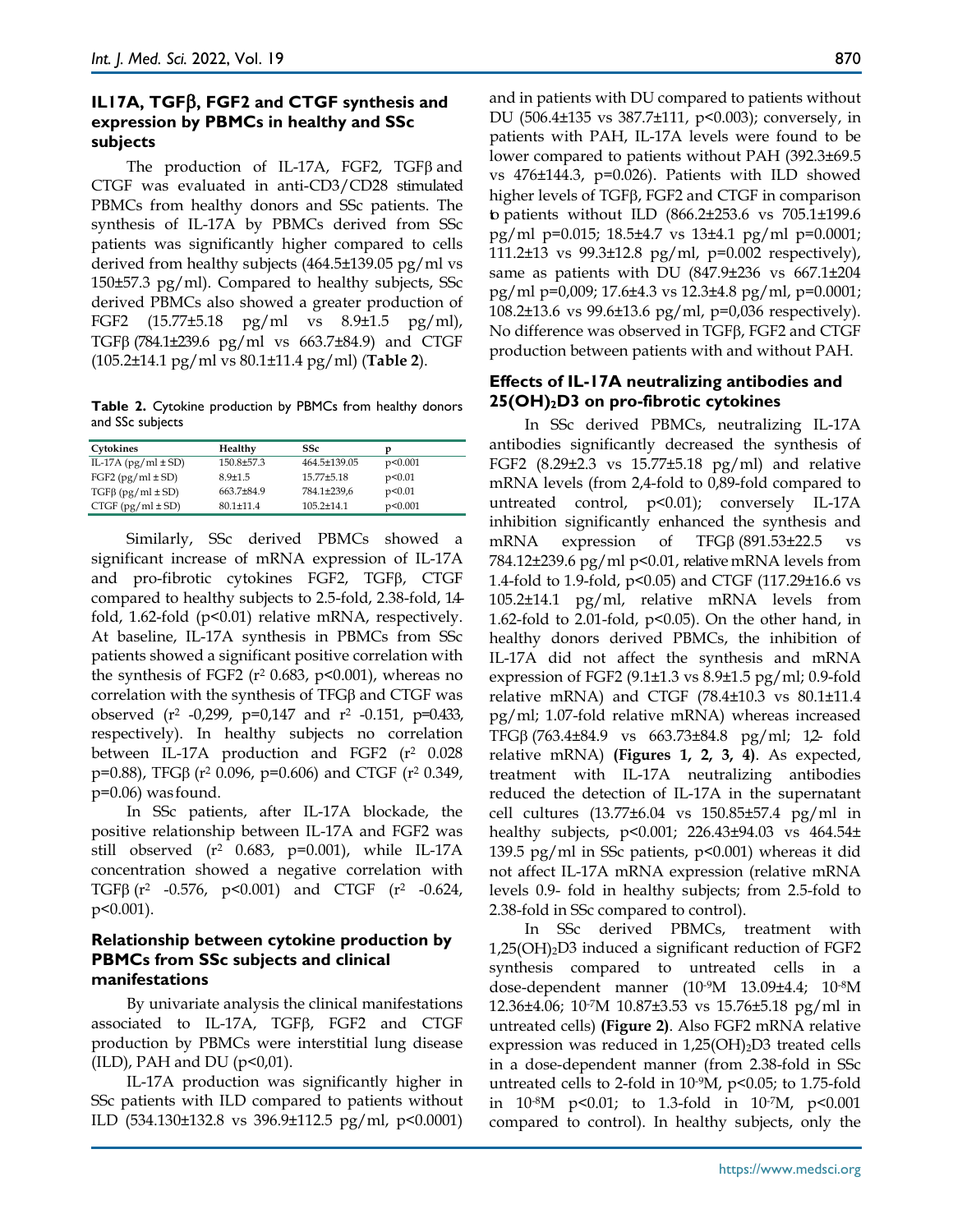highest  $1,25(OH)<sub>2</sub>D3$  concentration reduced the synthesis and the production of FGF2 (8.95±11.5 vs 7.19±1.02 pg/ml, p<0.05; 0.58-fold relative mRNA expression, p<0.01).

800 700 §  $**$  $**$ ò  $\bullet$ 600 ÷ 500  $\log$ ۵ 400 ٥ ş 300 8 200 \*\* ۰ Ó 100  $\bf{0}$ **Healthy SSc Healthy** SSc **Healthy SSc Healthy** SSc **SSc** Healthy Vit D  $10^{-7}$ Vit  $D$  10<sup>-8</sup> Vit D  $10^{-9}$ Anti II **CTRL**  $\overline{17}$ 

Figure 1. IL-17A synthesis by peripheral blood mononuclear cells (PBMCs) from healthy subjects and SSc subjects in basal conditions (CTRL) and after treatment with several concentrations of 1,25(OH)2D3 (10-9M, 10-8M, 10-7M) and IL-17A neutralizing antibodies. IL-17A production is significantly higher in SSc patients compared to healthy controls (p <0.0001) under all experimental conditions. 1,25(OH)2D3 significantly decreases IL-17A production in a dose dependent manner both in healthy and in SSc patients (§p<0,05 vs baseline; \*\*p<0,005 vs 10-9M). As expected, IL-17A detection is significantly lower in PBMCs treated with anti-IL-17A neutralizing antibodies (\*p<0,0001 vs control) both in SSc and healthy PBMCs.



**Figure 2.** FGF2 synthesis by peripheral blood mononuclear cells (PBMCs) from healthy donors and SSc subjects in basal conditions (CTRL) and after treatment with several concentrations of 1,25(OH)2D3 (10-9M, D 10-8M, D 10-7M) and IL-17A neutralizing antibodies. In PBMCs derived from SSc subjects the FGF2 production is significantly reduced by 1,25(OH)2D3 in a dose-dependent manner (\*p<0,05 vs baseline; \*\*p<0,05 vs D 10-9M; §p<0,05 vs D 10-8M). In PBMCs derived from healthy donors, only higher concentration of 1,25(OH)2D3 (10-7M) induces a significant reduction of FGF2 (\*p<0,05 vs baseline). IL-17A neutralizing antibodies significantly reduces FGF2 production only in SSc subjects (\*p<0,0001 vs baseline).

#### **IL-17A**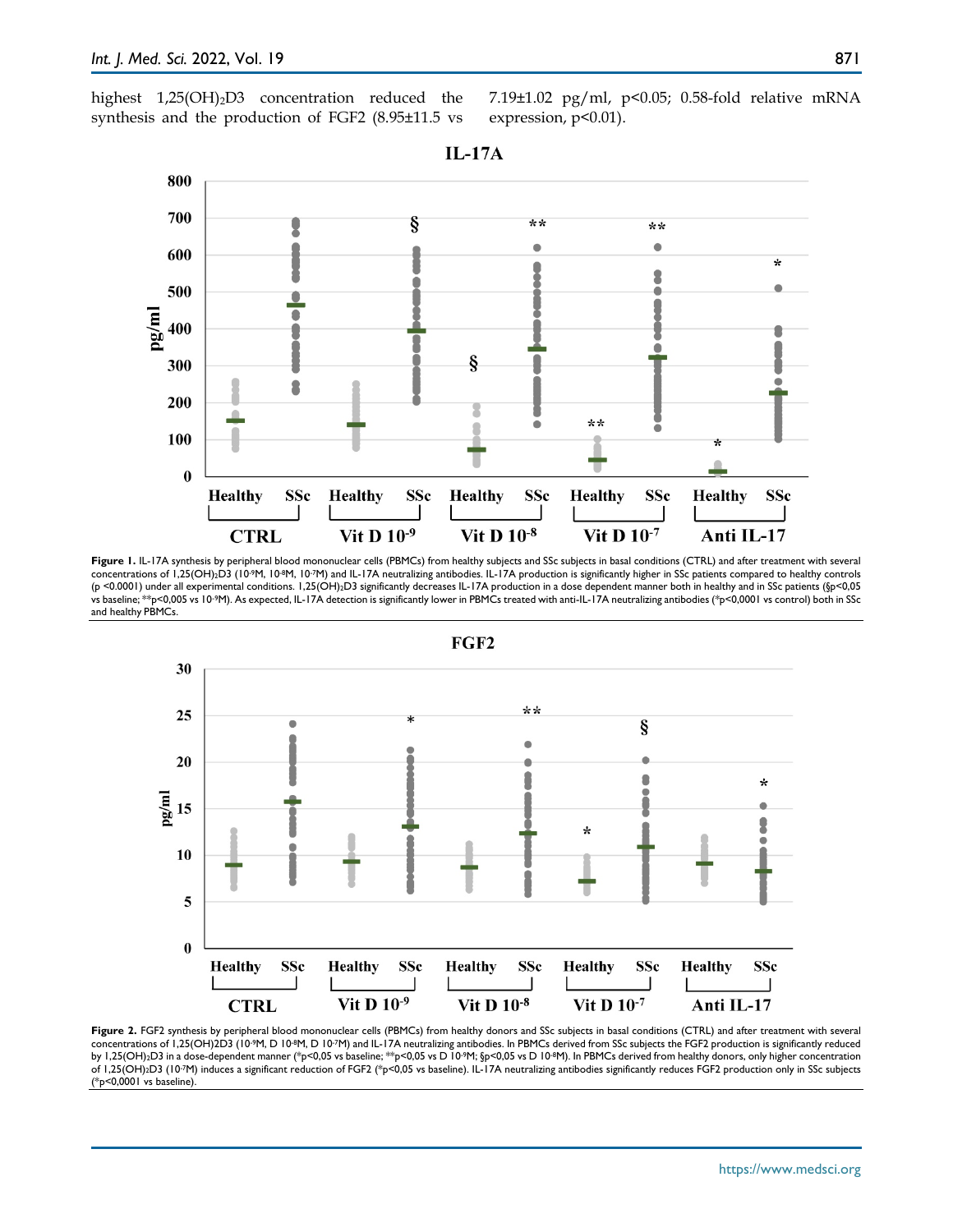

**Figure 3.** TGFβ synthesis by peripheral blood mononuclear cells (PBMCs) from healthy donors and SSc subjects in basal conditions (CTRL) and after treatment with several concentrations of 1,25(OH)<sub>2</sub>D3 (10<sup>.9</sup>M, D 10<sup>.8</sup>M, D 10<sup>.7</sup>M) and IL-17A neutralizing antibodies. 1,25(OH)<sub>2</sub>D3 induces a significant reduction of TGFβ production in PBMCs cultures only at the highest concentration (10-7M) both in healthy and SSc subjects (\*\*p<0,01 vs baseline). Conversely, IL-17A neutralizing antibodies significantly increases TGFβ production both in healthy and SSc subjects (\*p<0,01 vs baseline).

 $1,25(OH)<sub>2</sub>$ D3 also induced a significant reduction of TFG $\beta$  synthesis and mRNA expression in SSc patients, but only at the highest concentration (10-7M: 616.8±202.3 vs 784.11±239.6 pg/ml, **Figure 3**; relative mRNA levels from 1.4-fold in untreated cell to 0.80, p<0.01 compared to control); similarly, in PBMCs from healthy subjects, treatment with the highest concentration of  $1,25(OH)<sub>2</sub>D3$  significantly reduced TGFβ synthesis and mRNA expression (10-7M: 578.91±101.4 vs 663.75±84.9 pg/ml, p<0.05, **Figure 3**; relative mRNA levels 0,80-fold compared to control,  $p<0.05$ ).

CTGF synthesis and expression were significantly reduced in SSc derived PBMCs treated with  $1,25(OH)_2D3$  only at the highest concentration (10-7M: 86.41±10.11 vs 105.2±14.1 pg/ml in untreated cells, **Figure 4**; mRNA relative expression from 1.62-fold in untreated cells to 1.22  $p<0.05$  compared to control), similarly to the reduction of CTGF observed in PBMCs from healthy subjects only at the highest 1,25(OH)2D3 concentration (10-7M: 69.2±9.1 vs 80.1±11.47 pg/ml in untreated cells, **Figure 4**; mRNA relative expression 0.53-fold p<0.01).

The addition of  $1,25(OH)_2D3$  in PBMCs significantly reduced the production and the mRNA expression of IL-17A, in a dose-dependent way in SSc subjects (10-9M: 394.99±126.64, p<0.05; 10-8M: 345.44±125.48, p<0.05; 10-7M 322.62±123.06, p<0.01 vs 464.54 pg/ml in untreated cells) and in healthy subjects (10-9M: 140.54±50.66, n.s.; 10-8M 72.55±39.04, p <0,0001; 10-7M 45.06±19.5, p<0.0001 vs 150.85±57.38 pg/ml in untreated cells) **(Figure 1)**. IL-17A mRNA expression was reduced in SSc-derived PBMCs treated with  $1,25(OH)_2D3$  10<sup>-9</sup>M, 10<sup>-8</sup>M and 10<sup>-7</sup>M from 2.5-fold (untreated cells) to 2-fold  $(p<0.05)$ , 1.8-fold (p<0.01), 1.51-fold (p<0.001) compared to control and to  $0.82$ -fold  $(n.s.)$ ,  $0.5$ -fold  $(p<0.001)$ , 0.3-fold (p<0,0001) in PBMCs from healthy subjects, respectively.

# **Discussion**

The physiopathology of SSc is very complex and not yet completely understood, involving a condition of immune dysregulation and inflammation, in which several cell types, cytokines and growth factors act in a framework of complex interactions; particularly, lymphocytes and monocytes produce a wide range of cytokines which induce vascular changes and tissue fibrotic damage [19]. Especially, the Th1/Th2-cell immune response plays a pivotal role in the development of the disease, but in the last years it has been shown that the Th17-related cytokines participate in the pathogenesis of SSc, modulating several inflammatory and fibrotic responses in the context of an intricate mediators and immune cells relationship.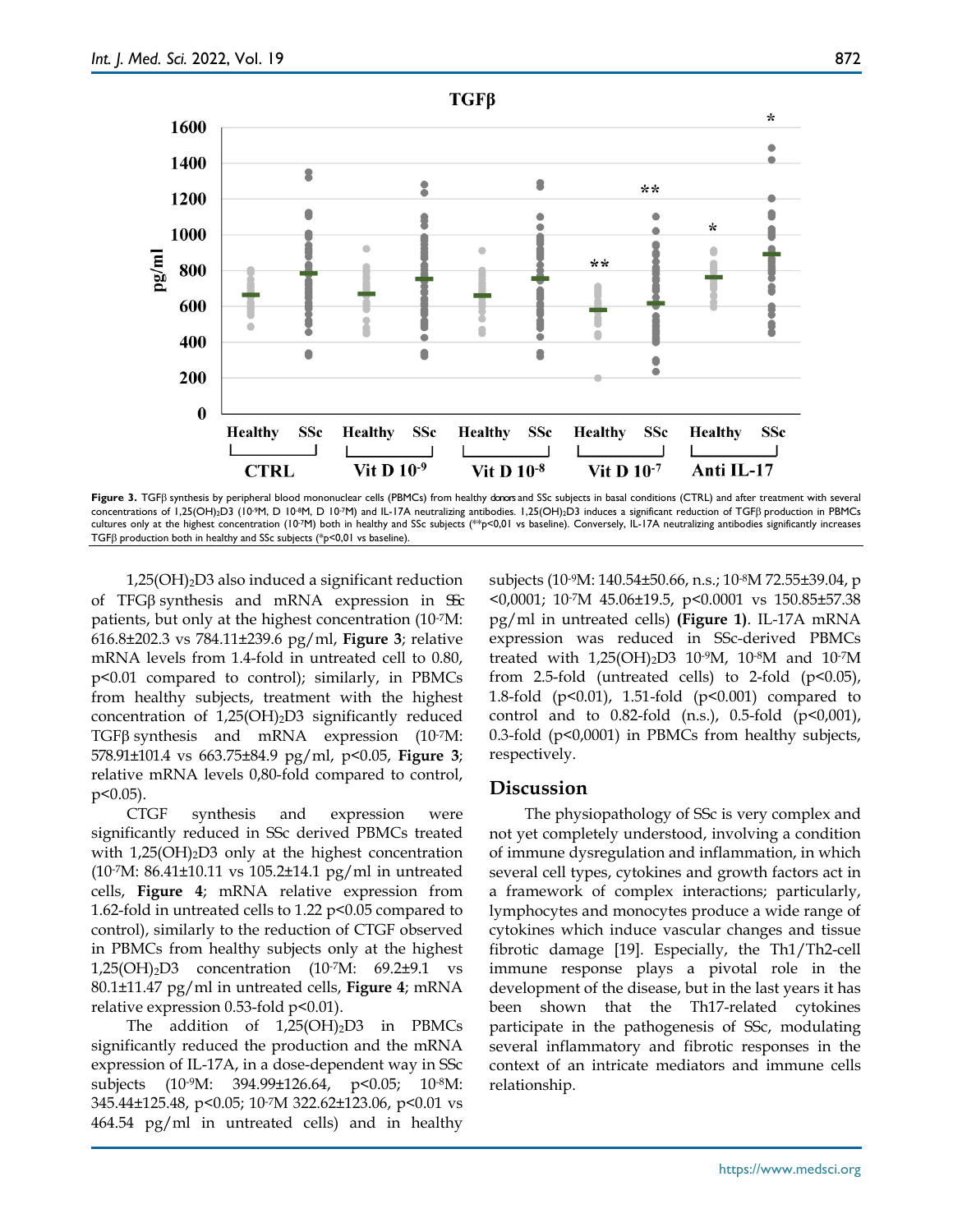

Figure 4. CTGF synthesis by peripheral blood mononuclear cells (PBMCs) from healthy donors and SSc subjects in basal conditions (CTRL) and after treatment with several concentrations of 1,25(OH)2D3 (10-9M, D 10-8M, D 10-7M) and IL-17A neutralizing antibodies. 1,25(OH)2D3 significantly reduces CTGF synthesis in PBMCs from SSc patients only at the highest concentration both in SSc and healthy subjects (10-7 M \*\*p<0,05 vs baseline). Conversely, IL-17A neutralizing antibodies significantly enhanced CTGF production, but only in PBMCs derived from SSc subjects (\*p<0,001 vs baseline).



**Figure 5.** 25(OH)2D3 reduces *in vitro* the production of IL-17A and several pro-fibrotic cytokines, which are in turn modulated by IL-17A. This could lead to hypothesize an overall anti-fibrotic effect of 25(OH)2D3. IL-17A can play a modulatory role on fibrogenesis, by stimulating or inhibiting several pro-fibrotic cytokines, probably depending on the interaction with immune cells and other cytokines whose production can vary in different tissues, in distinct disease phenotypes and in different stages of disease

Notably, the role of IL-17 has been proven in several pre-clinical experimental model of cardiac, renal, peritoneal and liver fibrosis [20-23]. IL-17 also appears to be directly involved in the pathogenetic events leading to lung fibrosis [10] and it is well known that IL-17 can regulate the release of cytokines involved in fibrosis development, such as CTGF, TGF $\beta$  and ICAM-1 in several tissues [24,25].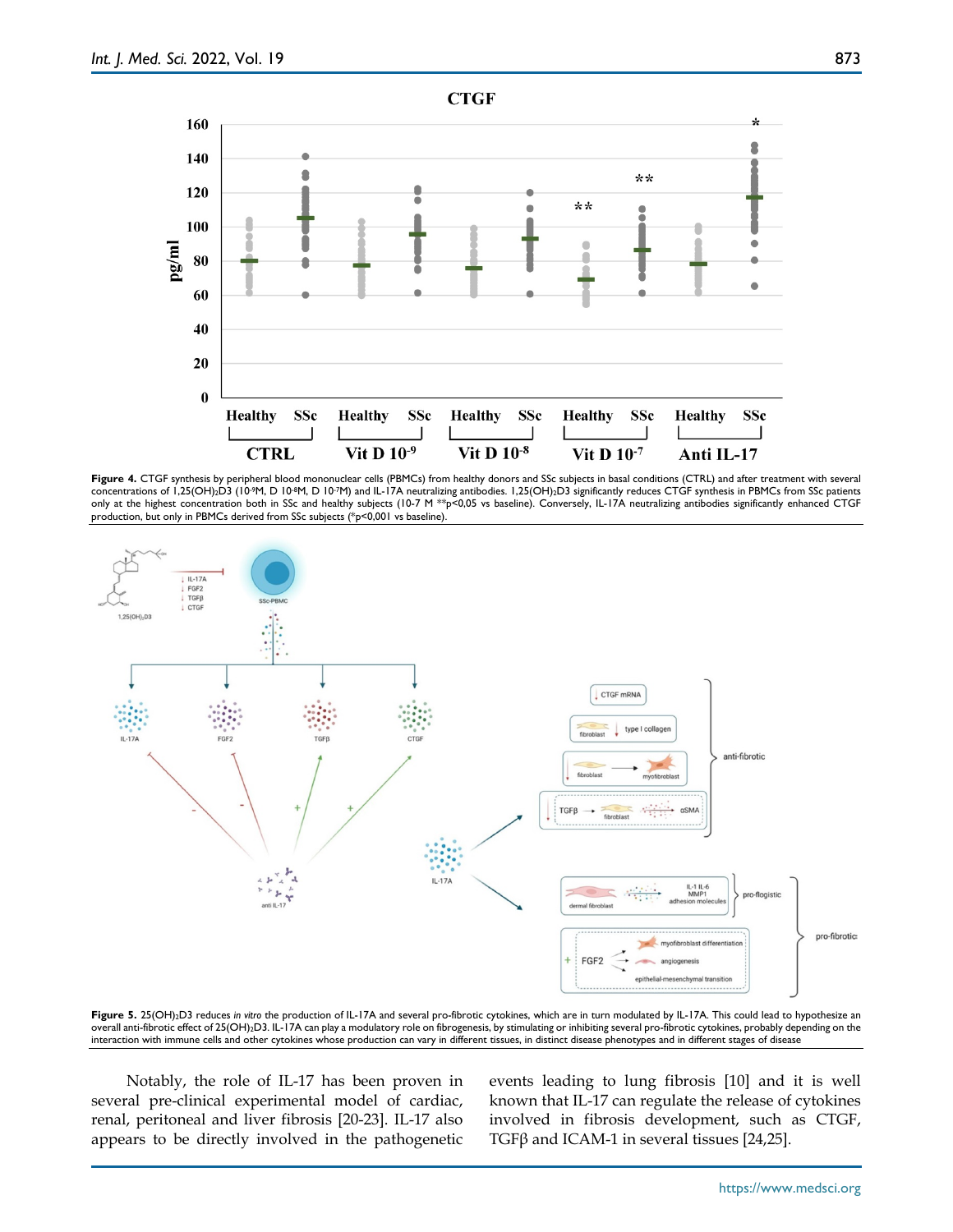Nevertheless, there is conflicting evidence concerning the exact function of IL-17 in the fibrotic response in SSc patients. First of all, the isoform of IL-17 which appears to be related to various immunopathogenic aspects of SSc is mainly IL-17A. Several studies described increased levels of IL-17A in serum of SSc patients [26], whereas other reports do not confirm this finding. These inconsistent data may be partly attributed to the difficulty of measuring IL-17A systemically, as the circulating levels are really low, as well as the circulating levels of other cytokines which are often below the threshold values detected by the commonly used ELISA kits, whereas the cytokines detection at cellular or tissue level can be considered more appropriate. Increased mRNA expression and protein synthesis of IL-17A have been reported in skin biopsies from SSc patients [11] and IL-17A is significantly higher in SSc skin biopsies compared to skin biopsies derived from patients with morphea [27]. In the skin and lung tissue of the murine model of bleomicin- induced scleroderma, an increased recruitment of Th17 cell and higher IL-17 levels have been reported [28], and the IL-17 blockade reduces the severity of fibrosis [9]. Further, in IL-17 knockout mice the severity of lung and skin fibrosis mediated by IL-1 is reduced [8]. Human studies also evidence toward a pro-fibrotic effect of IL-17, showing that circulating Th17 cells correlate with SSc activity, and supernatant from Th17 cultured cells stimulates type I collagen synthesis in fibroblasts isolated from the skin of SSc patients [29]. Furthermore, it is well known that IL-17 can also increase the release of cytokines involved in fibrosis development, such as CTGF, TGF $\beta$  and ICAM-1 in several tissues [24,25]. Nevertheless, even if there are many evidences of increased Th17 cell and IL-17A levels in peripheral blood, skin and lung in SSc, and it has been shown that SSc fibroblasts express high amount of IL-17 receptors [30], contrasting results about the effect of IL-17A on pro-fibrotic cytokines in SSc are available, with several data from human studies and experimental studies that argue toward an anti-fibrotic role of IL-17A [31]. An inverse relationship between Th17 cell number and the extent of skin fibrosis has been reported and it has been shown that IL-17A is able to induce MMP1 synthesis while simultaneously inhibiting type I collagen production in healthy and SSc fibroblasts [5,32]. It has been found that IL-17A reduces the expression of alpha-smooth muscle actin induced by TGFβ in human fibroblasts and that the number of Th17 cells in skin of SSc patients inversely correlates with skin fibrosis [30]; further, it has been described that IL-17A suppresses type I collagen synthesis in SSc fibroblasts

## [6].

In this report we found that PBMCs from SSc patients produce a significantly higher amount of IL-17A compared to PBMCs from healthy subjects. Higher levels of IL-17A produced by PBMCs were associated to ILD and DU, whereas in patients with PAH the IL-17A production was significantly lower and no correlation between IL-17A production and mRSS was found. The findings concerning PAH, even if significant, should be interpreted with caution because of the limited number of patients; nevertheless these results are consistent with the assumption that the exact role of IL-17A in the pathogenesis of fibrosis is complex, and it would have rather a modulatory function than a definite pro-fibrotic or anti-fibrotic effect, depending on different tissues, disease stage and interaction with other cytokines that regulate fibrosis and vascular damage. It is possible that IL-17A may exerts a dual effect on fibrosis in the context of SSc, by acting in a different and often opposite way depending on its capacity to modulate the expression of various pro-fibrotic cytokines; interestingly in this study IL-17A production was significantly lower in SSc patients with PAH, leading to suppose that IL-17A could participate also in the modulation of physio-pathological processes involved in vascular disfunction. Likewise, the production of several pro-fibrotic cytokines, particularly FGF2, TGFβ and CTGF was significantly increased in PBMCs from SSc subjects compared to PBMCs from healthy subjects and was especially higher in patients with ILD compared to patients without ILD and in patients with DU.

One of the most interesting aspects shown by the results of this study is the opposite effect of IL- 17A inhibition on the expression of pro-fibrotic cytokines. In fact, while blocking IL-17A induces a significant reduction of FGF2 production, on the other hand it significantly increases the synthesis and expression of TGFβ and CTGF, and after IL-17A blockade, the TGFβ and CTGF production in cell cultures inversely correlated with IL-17A levels. Previous studies showed that IL-17A presents an antifibrotic effect that involves the inhibition of profibrotic genes regulated by TGFβsignalling; accordingly, in this study the neutralization of IL-17A is associated to an increase of TGβ, thus leading to hypothesize that IL-17A contributes to directly inhibit the production of the pro-fibrotic cytokine TGFβ. A recently published study provided evidence that conditioned-media from keratinocytes pre-treated simultaneously with IL-17A and TGFβ induces less collagen production in fibroblasts from SSc donors compared to those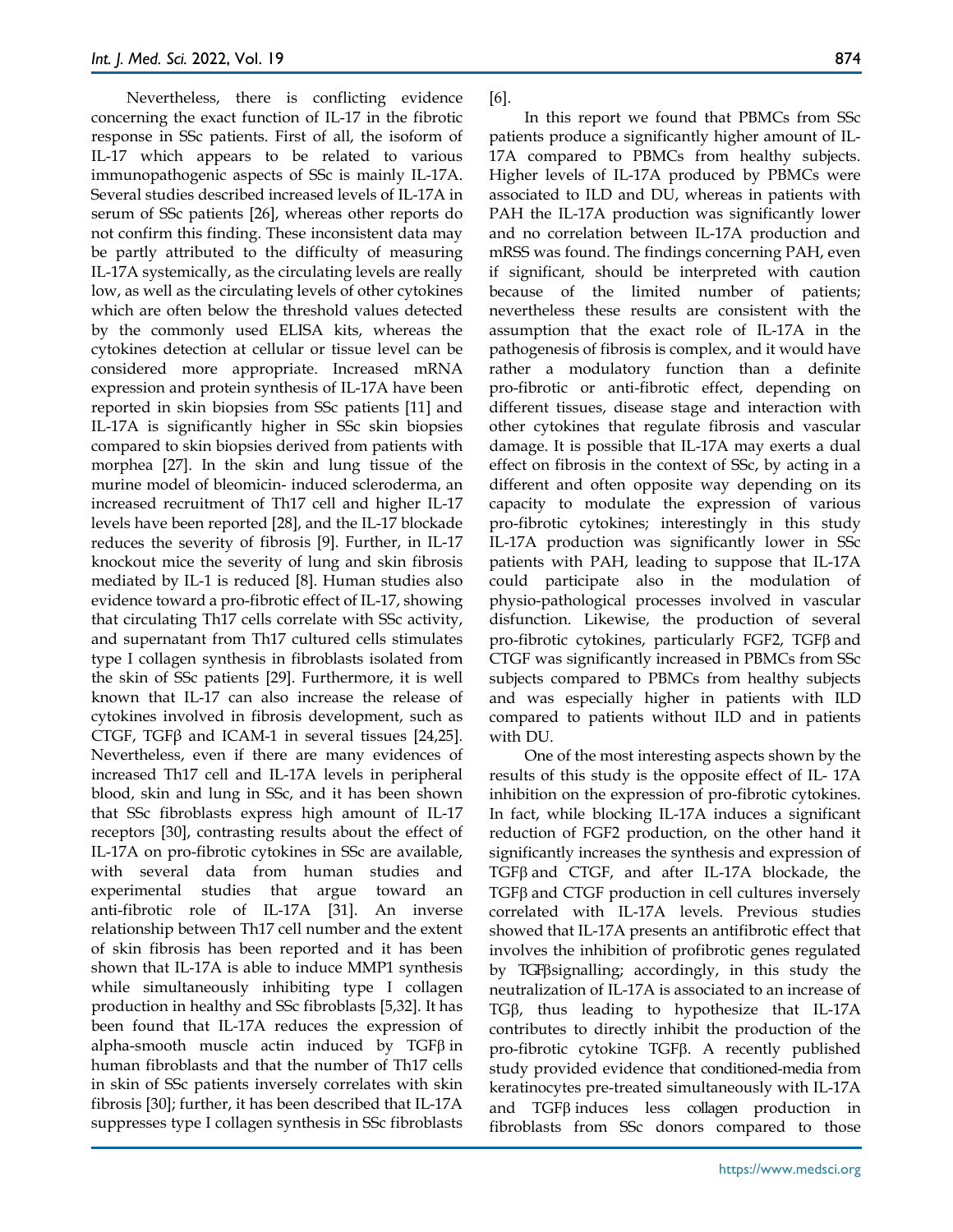pre-treated with TGFβ only, and confirmed that IL-17A does not induce collagen deposition in human organotypic cultures [31]. Additionally, the results of this study show that IL-17A neutralizing antibodies increase also the production of the pro-fibrotic cytokine CTGF. Several experimental models demonstrate that CTGF is involved in the pathogenesis of fibrogenic processes [33] and various studies show that it is highly expressed in serum, skin and lung tissues of SSc [34,35], but the modulation of this cytokine is not fully understood. Particularly there are few data concerning the pathogenic relationship between IL-17 and CTGF; accordingly with our results, it has been reported that IL-17A significantly decreases the mRNA expression of CTGF and  $\alpha(I)$  collagen in scleroderma fibroblasts [6]; conversely IL-17A addition in fibroblast cultures obtained from an animal model of bleomycin-induced fibrosis, increases the expression of CTGF and increases skin fibrosis [9].

Vitamin D insufficiency has been related to the development of many autoimmune diseases, including SSc [36,37]. Low serum concentrations of 25(OH)D3 have been reported in SSc patients compared to healthy controls and several data indicate that in SSc patients poor vitamin D status is associated to a more aggressive disease and to various clinical manifestations, such as lung involvement, PAH and the extension of skin fibrosis [38-41]. It has been shown that Vitamin D is able to modulate autoimmunity and inflammation and can interfere with fibrotic processes in several pathological conditions. Many studies suggested anti-fibrotic properties of Vitamin D; it has been reported that  $1,25(OH)<sub>2</sub>D3$  reduces the expression of pro-fibrotic factors, such as TGFβ and plasminogen activator, and the collagen synthesis in mesenchymal stem cells and, on the other hand, it stimulates the expression of anti-fibrotic factors, such as bone morphogenetic protein 7 and MMP-8 [42]. 1,25(OH)D3 can also inhibit the development of the pro-fibrotic phenotype in lung fibroblasts and epithelial cells [43] and can prevent the transformation of fibroblasts in myofibroblasts induced by TGF-β1 [44].

The presented report shows that  $1,25(OH)_{2}D3$ induces a significant reduction of IL-17A production from PBMCs both in SSc and in healthy subjects, in a dose dependent manner, accordingly with other previously published data demonstrating that  $1,25(OH)<sub>2</sub>D3$  has an inhibitory effect on Th17 cells and reduces the expression of IL17 both in SSc and in other autoimmune diseases [13, 45-49]. Further, the presented data seem to confirm that  $1,25(OH)_2D3$  can exert an inhibitory effect on the production of several

pro-fibrotic cytokines, particularly TGFβ, CTGF and FGF2.

These results further support the suggestion of a potential anti-fibrotic effect of Vitamin D proved by various studies in several diseases, particularly in chronic liver disease, chronic kidney disease and lung fibrosis [50,51]; nevertheless, despite a lot of studies showed a reduction of Vitamin D levels in SSc patients and a correlation of Vitamin D deficiency with several clinical manifestations of the disease, there are few data concerning the actual potential anti-fibrotic effects of  $1,25(OH)_2D3$  in SSc. Only one previously published experimental study showed that the activation of Vitamin D Receptor (VDR) by the synthetic VDR agonist paracalcitiol reduces the stimulatory effects of TGFβ on collagen production and on the formation of stress fibers in SSc fibroblasts, and prevents experimental fibrosis in two different mouse models of SSc [52]. The results of this study are consistent with a potential inhibitory effect of  $1,25(OH)<sub>2</sub>D3$  on profibrotic cytokine production by immune cells and on IL-17A which is in turn involved in the regulation of pro-fibrotic cytokines.

This study presents some limitations. Cytokine production has been evaluated *in vitro* in PBMCs, whereas *in vivo* also other cell types, both in peripheral blood and at tissue level, secrete cytokines and participate to the pathogenesis of tissue and vascular changes typical of SSc. Nevertheless, lymphocytes and monocytes, that represent the majority of the PBMCs population, are among the main effectors of the pathogenic events that lead to fibrosis and vascular damage, playing a central role in the pathogenesis of the disease. Another limitation of the study is represented by the high concentrations of 1,25(OH)2D3 used in PBMCs cultures and the  $1,25(OH)<sub>2</sub>D3$  effects on cytokine production that are observed, for some pro-fibrotic cytokines, only at supraphysiological concentrations. Actually, the evaluation of the effects of  $1,25(OH)_2D3$  in immune cells *in vitro* is an artificial condition and the high concentrations employed are not the same achievable in human peripheral blood *in vivo*. Nevertheless, higher concentrations of  $1,25(OH)_2D3$  could be reached locally at sites of inflammation, where several activated immune cells can produce themselves Vitamin D metabolites [53]. Thus, the physio-pathological relevance of the *in vitro* observations can be reasonable, even if the translation to human interventions with Vitamin D supplementation is difficult. The inhibitory effect of  $1,25(OH)_2D3$  on the production of IL-17A and the pro-fibrotic cytokines could be overinterpreted owing to the overall inhibition of T-cell activation induced by  $25(OH)_2D3$ .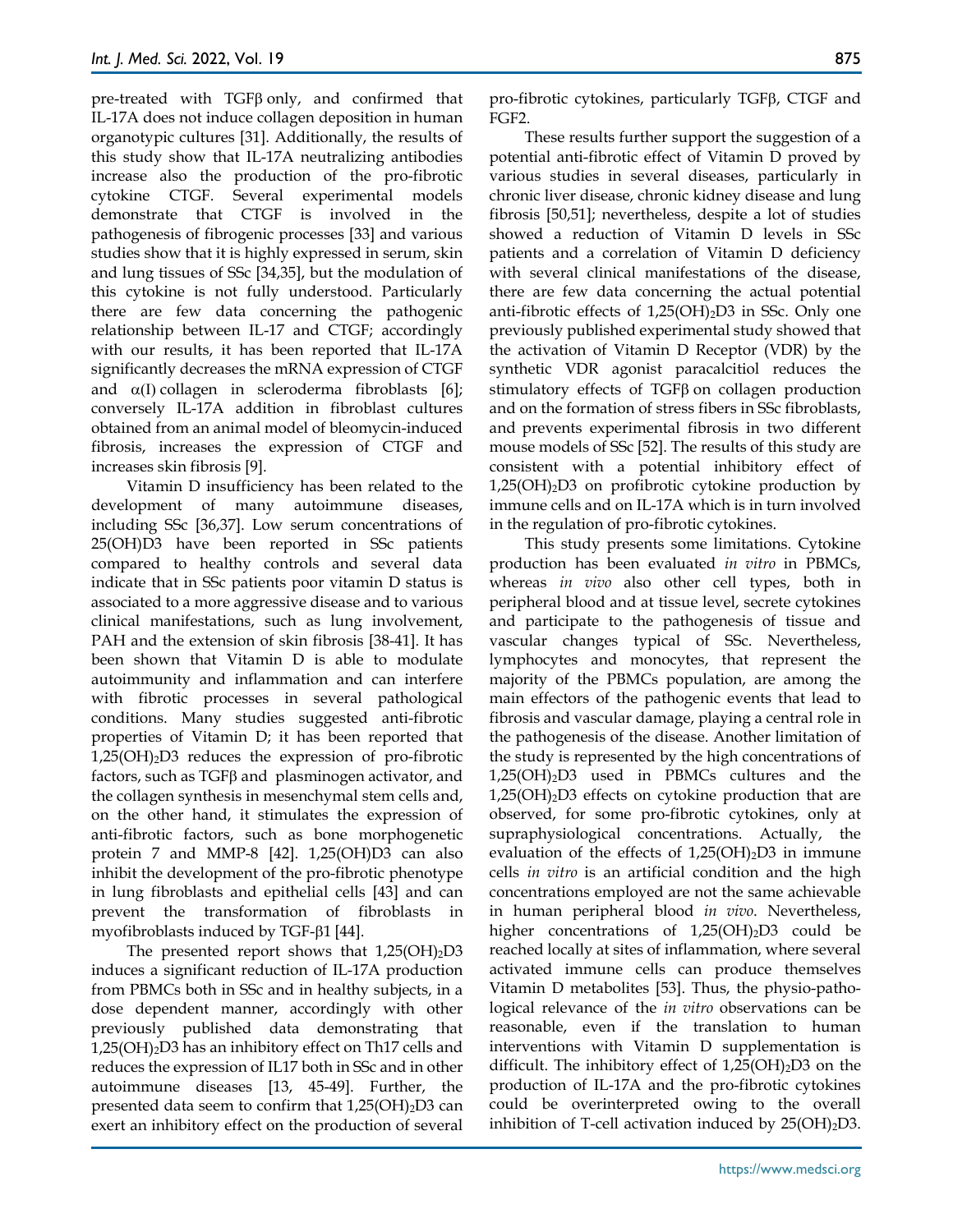However, this effect had never been shown before in SSc and on these specific cytokines.

#### **Conclusions**

Despite many evidences appear to confirm the involvement of IL-17 in physio-pathological processes in SSc, its exact role in this disease remains uncertain and the clinical implications of the altered IL-17 profile are still controversial, even if IL-17 could represent an intriguing potential therapeutic target. The different and often opposite data concerning IL-17A levels and the relationship with pro-fibrotic cytokines and fibrotic processes observed in several tissues of SSc patients, would suggest that IL-17A modulates fibrogenesis rather than exerts a net pro-fibrotic or anti-fibrotic effect. Thus, *in vivo* investigations would be needed to evaluate the real role of IL- 17A in the development of fibrotic and vascular clinical findings in SSc, and to assess if the anti-IL- 17A agents in clinical practice would be beneficial or detrimental.

1,25(OH)2D3 inhibits both IL-17A and pro-fibrotic cytokines, confirming its potential anti-fibrotic effect and supporting the hypothesis that supplementation of Vitamin D in SSc patients could have a potentially mitigating effect on fibrotic processes.

#### **Abbreviations**

SSc: systemic sclerosis; 1,25(OH)<sub>2</sub>D3: 1,25(OH)<sub>2</sub> VitaminD3; PBMCs: peripheral blood mononuclear cells; mRSS: modified Rodnan skin score; ANA: anti-nuclear antibodies; ACAs: anti- centromeric antibodies; anti-ENA: anti-Extractable Nuclear Antigens; HRP: horseradish peroxidase; TMB: 3,3′,5,5′-tetramethylbenzidine; ANOVA: analysis of variance; ILD: interstitial lung disease; PAH: pulmonary arterial hypertension; DU: digital ulcers; VDR: Vitamin D Receptor.

#### **Acknowledgements**

This manuscript has been published with the financial support of the Dept. of Medical and Surgical Sciences of the University of Foggia.

#### **Competing Interests**

The authors have declared that no competing interest exists.

#### **References**

- 1. Corrado A, Carpagnano GE, Gaudio A, Foschino-Barbaro MP, Cantatore FP. Nailfold capillaroscopic findings in systemic sclerosis related lung fibrosis and in idiopathic lung fibrosis. Joint Bone Spine. 2010; 77: 570-4.
- 2. Corrado A, Correale M, Mansueto N, et al. Nailfold capillaroscopic changes in patients with idiopathic pulmonary arterial hypertension and systemic

sclerosis-related pulmonary arterial hypertension. Microvasc Res. 2017; 114: 46-51.

- 3. O'Reilly S, Hügle T, van Laar JM. T cells in systemic sclerosis: a reappraisal. Rheumatology (Oxford). 2012; 51: 1540-9.
- 4. Singh RP, Hasan S, Sharma S, et al. Th17 cells in inflammation and autoimmunity. Autoimmun Rev. 2014; 13: 1174-81.
- 5. Brembilla NC, Chizzolini C. T cell abnormalities in systemic sclerosis with a focus on Th17 cells. Eur Cytokine Netw. 2012; 23: 128-39.
- 6. Nakashima T, Jinnin M, Yamane K, et al. Impaired IL-17 signaling pathway contributes to the increased collagen expression in scleroderma fibroblasts. J Immunol. 2012; 188: 3573e83.
- 7. Chizzolini C, Dufour AM, Brembilla NC. Is there a role for IL-17 in the pathogenesis of systemic sclerosis? Immunol Lett. 2018; 195: 61-7.
- 8. Park MJ, Moon SJ, Lee EJ, et al. IL-1-IL-17 Signaling Axis Contributes to Fibrosis and Inflammation in Two Different Murine Models of Systemic Sclerosis. Front Immunol. 2018; 9: 1611.
- 9. Okamoto Y, Hasegawa M, Matsushita T, et al. Potential roles of interleukin-17A in the development of skin fibrosis in mice. Arthritis Rheum. 2012; 64: 3726-35.
- 10. Ahmed S, Misra DP, Agarwal V. Interleukin-17 pathways in systemic sclerosis- associated fibrosis. Rheumatol Int. 2019; 39: 1135-43.
- 11. Zhou Y, Hou W, Xu K, et al. The elevated expression of Th17-related cytokines and receptors is associated with skin lesion severity in early systemic sclerosis. Hum Immunol. 2015; 76: 22-9.
- 12. Gonçalves RSG, Pereira MC, Dantas AT, et al. IL-17 and related cytokines involved in systemic sclerosis: Perspectives. Autoimmunity. 2018; 51: 1-9.
- 13. Joshi S, Pantalena LC, Liu XK, et al. 1,25-dihydroxyvitamin D(3) ameliorates Th17 autoimmunity via transcriptional modulation of interleukin-17A. Mol Cell Biol. 2011; 31: 3653-69.
- 14. van den Hoogen F, Khanna D, Fransen J, et al. 2013 classification criteria for systemic sclerosis: an American College of Rheumatology/European League against Rheumatism collaborative initiative. Arthritis Rheum. 2013; 65: 2737-47.
- 15. Kahaleh MB, Sultany GL, Smith EA, Huffstutter JE, Loadholt CB, LeRoy EC. A modified scleroderma skin scoring method. Clin Exp Rheumatol. 1986; 4: 367-9.
- 16. Karle A, Spindeldreher S, Kolbinger F. Secukinumab, a novel anti-IL-17A antibody, shows low immunogenicity potential in human in vitro assays comparable to other marketed biotherapeutics with low clinical immunogenicity. MAbs. 2016; 8: 536-550.
- 17. de Almeida AR, Dantas AT, Pereira MC, et al. Dexamethasone inhibits cytokine production in PBMC from systemic sclerosis patients. Inflammopharmacology. 2019; 27: 723-30.
- 18. Dantas AT, Almeida AR, Sampaio MCPD, et al. Different profile of cytokine production in patients with systemic sclerosis and association with clinical manifestations. Immunol Lett. 2018; 198: 12-6.
- 19. Denton CP, Khanna D. Systemic sclerosis. Lancet. 2017; 390:1685-99.
- 20. Cortvrindt C, Speeckaert R, Moerman A, Delanghe JR, Speeckaert MM. The role of interleukin-17A in the pathogenesis of kidney diseases. Pathology. 2017; 49: 247-58.
- 21. Valente AJ, Yoshida T, Gardner JD, Somanna N, Delafontaine P, Chandrasekar B. Interleukin-17A stimulates cardiac fibroblast proliferation and migration via negative regulation of the dual-specificity phosphatase MKP-1/DUSP-1. Cell Signal. 2012; 24: 560- 8.
- 22. Balzer MS. Molecular pathways in peritoneal fibrosis. Cell Signal. 2020; 75: 109778.
- 23. Paquissi FC. Immune Imbalances in Non-Alcoholic Fatty Liver Disease: From General Biomarkers and Neutrophils to Interleukin-17 Axis Activation and New Therapeutic Targets. Front Immunol. 2016; 7: 490.
- 24. Al-Muhsen S, Letuve S, Vazquez-Tello A, et al. Th17 cytokines induce pro-fibrotic cytokines release from human eosinophils. Respir Res. 2013; 14: 34.
- 25. Ramani K, Biswas PS. Interleukin-17: Friend or foe in organ fibrosis. Cytokine. 2019; 120: 282-8.
- 26. Kurasawa K, Hirose K, Sano H, et al. Increased interleukin-17 production in patients with systemic sclerosis. Arthritis Rheum. 2000; 43: 2455e63.
- 27. Lonati PA, Brembilla NC, Montanari E, et al. High IL-17E and low IL-17C dermal expression identifies a fibrosis-specific motif common to morphea and systemic sclerosis. PLoS One. 2014; 9: e105008.
- 28. Yoshizaki A, Yanaba K, Iwata Y, et al. Cell adhesion molecules regulate fibrotic process via Th1/Th2/Th17 cell balance in a bleomycin-induced scleroderma model. J Immunol. 2010; 185: 2502-15.
- 29. Yang X, Yang J, Xing X, Wan L, Li M. Increased frequency of Th17 cells in systemic sclerosis is related to disease activity and collagen overproduction. Arthritis Res Ther. 2014; 16: R4.
- 30. Truchetet ME, Brembilla NC, Montanari E, et al. Interleukin-17A+ cell counts are increased in systemic sclerosis skin and their number is inversely correlated with the extent of skin involvement. Arthritis Rheum. 2013; 65: 1347-56.
- 31. Dufour AM, Borowczyk-Michalowska J, Alvarez M, et al. IL-17A Dissociates Inflammation from Fibrogenesis in Systemic Sclerosis. J Invest Dermatol. 2020; 140: 103- 12.e8.